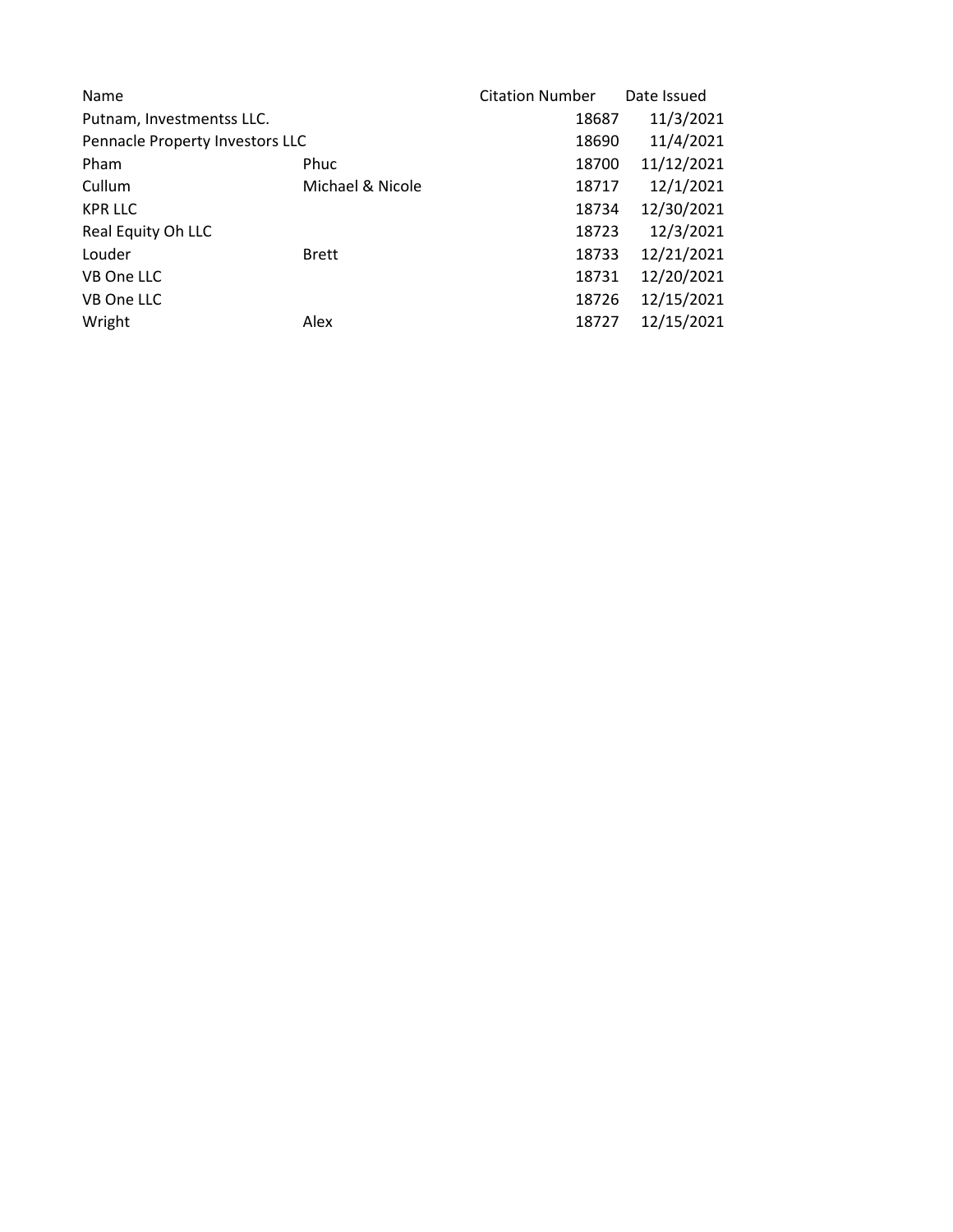| Street Number | <b>Street Name</b>  | <b>Mailing Address</b>        |
|---------------|---------------------|-------------------------------|
|               | 1144 Putnam St.     | 4832 Coop-er Dr. #300         |
|               | 434 W 8th St.       | 268 Fox St.                   |
|               | 3 Baum St.          | 2000 Pieck Dr.                |
|               | 423 W 9th St.       | 423 W 9th St.                 |
|               | 427 W 12th St.      | 673 Silver Ledge Dr.          |
| 126-128       | W 9th St.           | 12333 Snowden Rd.             |
|               | 914 Columbia St.    | 536 Ft. Thomas Ave            |
|               | 28 Parkview Ave.    | 3500 Park Center Dr. Ste. 100 |
|               | 60 Summer Hill Ave. | 3500 Park Center Dr. Ste. 100 |
|               | 1121 Burnet Ave.    | 1121 Burnet Ave.              |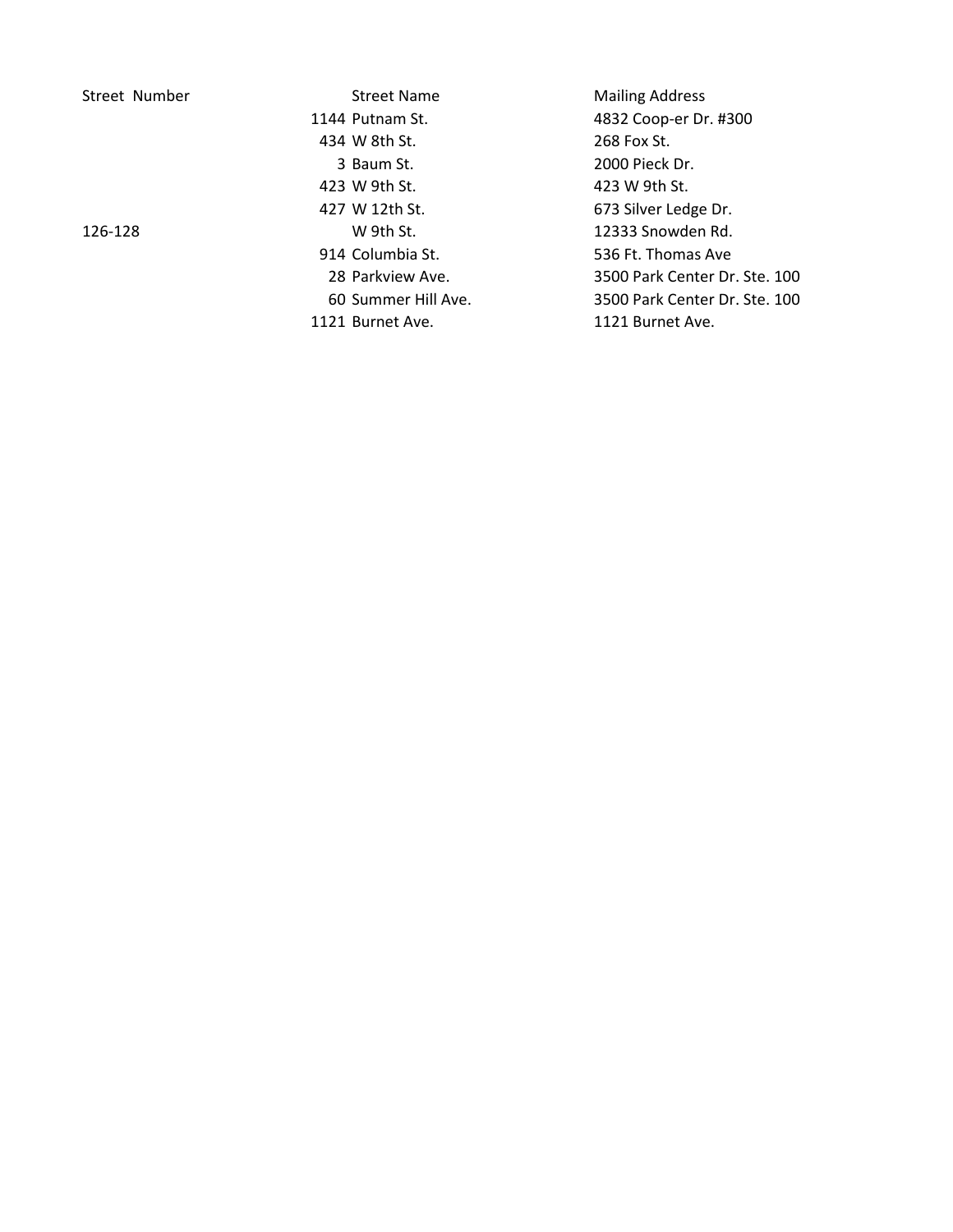| City, State, Zip          | Deed Book Page |     | LOT#         | <b>PIDN</b>                    | <b>MIN FINE</b> | <b>MAX FINE</b> |
|---------------------------|----------------|-----|--------------|--------------------------------|-----------------|-----------------|
| <b>Blue Ash, OH 45242</b> | 809            |     | 461 PT 397   | 999-99-00-884.00               | 100             | 500             |
| Elsmere, KY 41018         | 803            |     | 361 PT 107   | 999-99-03-321.00               | 900             | 4500            |
| Ft. Wright, KY 41011      | 798            | 659 |              | 78 999-99-12-106.00            | 200             | 1000            |
| Newport, Ky 41071         | 634            | 640 |              | 143 999-99-00-778.00           | 100             | 500             |
| Coldspring, KY 41076      | 792            |     |              | 671 PT 657&65 999-99-03-031.00 | 100             | 500             |
| Houston, TX 77080 Ste. #  | 832            |     |              | 44 PT667&668999-99-00-868.00   | 500             | 2500            |
| Ft. Thomas, KY 41075      | 718            | 792 |              | 534 999-99-01-426.00           | 100             | 500             |
| Dayton, OH 45414          | 821            |     | 676 105&106  | 999-99-03-072.00               | 400             | 2000            |
| Dayton, OH 45414          | 825            |     | 70 PT 16     | 999-99-05-809.00               | 100             | 500             |
| Newport, Ky 41071         | 826            |     | 182 PT 35&36 | 999-99-12-130.00               | 100             | 500             |
|                           |                |     |              |                                |                 |                 |